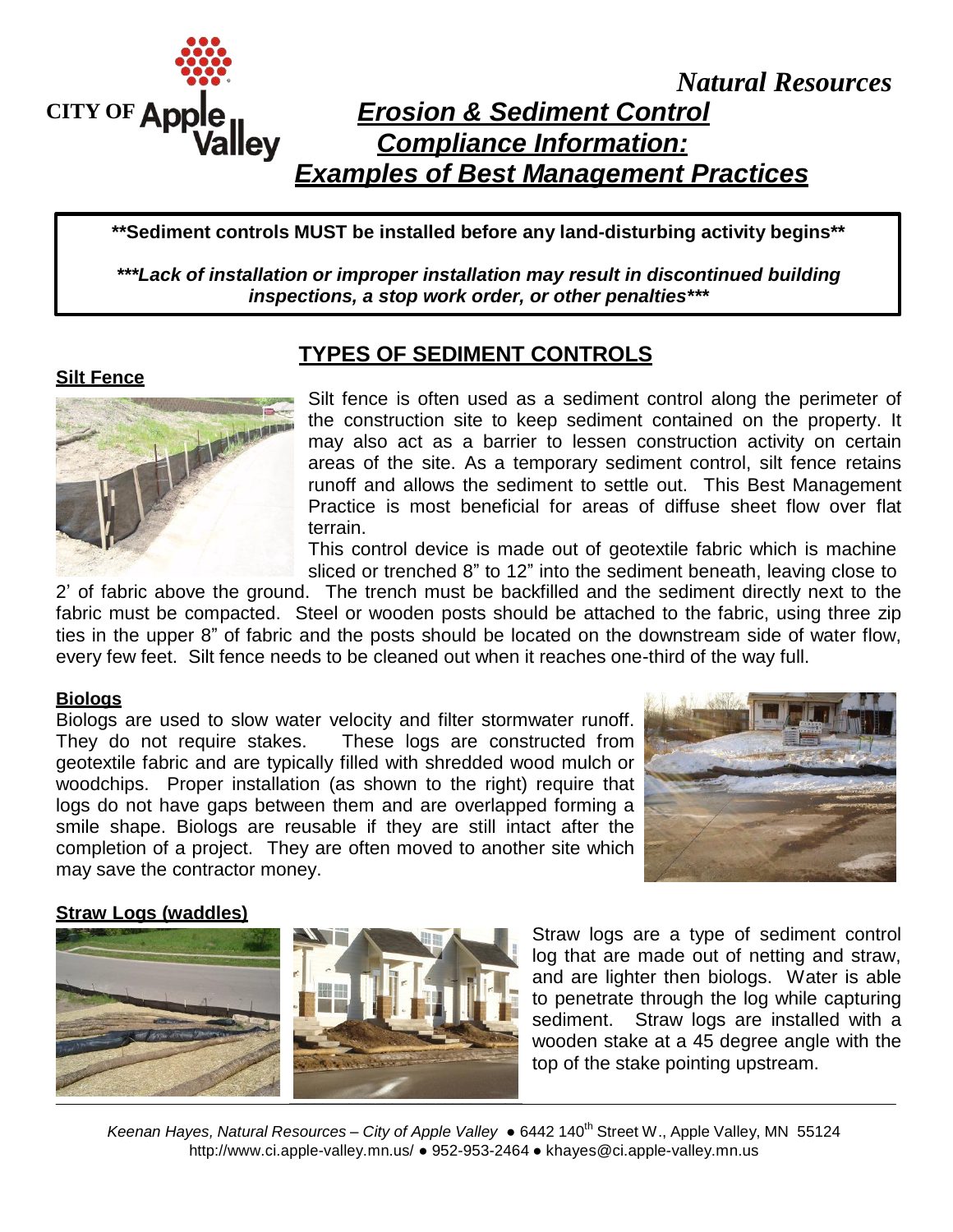#### **Rock Logs**



Rock logs are used to slow water velocity and are typically used on paved surfaces. These should also overlap to prevent sediment from migrating though. Due to their weight, rock logs do not have to be staked.

#### **Berms**

Berms are created using woodchips, shredded mulch, or sod. They are used as a sediment control device typically on the back side of a curb with or without a sidewalk, or on the sides of a driveway. Berms must be 12" in height and extend at least 36" in width. The mulch must be maintained and reapplied as often as necessary.





**Rock Construction Entrance**

Rock entrances are required to minimize vehicle tracking off-site. A rock entrance (50' minimum) with 1.5 to 3 inch clean & clear rock or a tracking pad with shredded wood mulch is required. Class 5 rock can be used for parking pads, but NOT as a rock construction entrance. Properly installed rock construction entrances are constructed by spreading 6 inch layer of clean and clear rock over geotextile fabric. This fabric is used to prevent future erosion underneath the rip-rap. This must be maintained and reapplied as necessary.

#### **Storm Drain Inlet Protection**



Storm drain inlets that are down-gradient from the project area must have inlet protection devices installed prior to any soildisturbing activity taking place. An example of this would include drop-in prefabricated protection that will catch sediment running into the storm sewer and would include an overflow for water to drain. Inlet protection must be cleaned out when ½ full.

#### **Flotation Silt Curtain**

Grading that takes place near open water may require a silt curtain to be placed in the water to contain contaminated runoff. This will also reduce erosion resulting from wave action. If a silt curtain is required you must also couple this BMP with erosion controls along the shoreline. There are different specifications for use in still water (most common to the lakes and ponds in Apple Valley) and moving water.

*Keenan Hayes, Natural Resources – City of Apple Valley* ● 6442 140 th Street W., Apple Valley, MN 5512[4](http://www.ci.apple-valley.mn.us/) <http://www.ci.apple-valley.mn.us/> ● 952-953-2464 ● khayes@ci.apple-valley.mn.us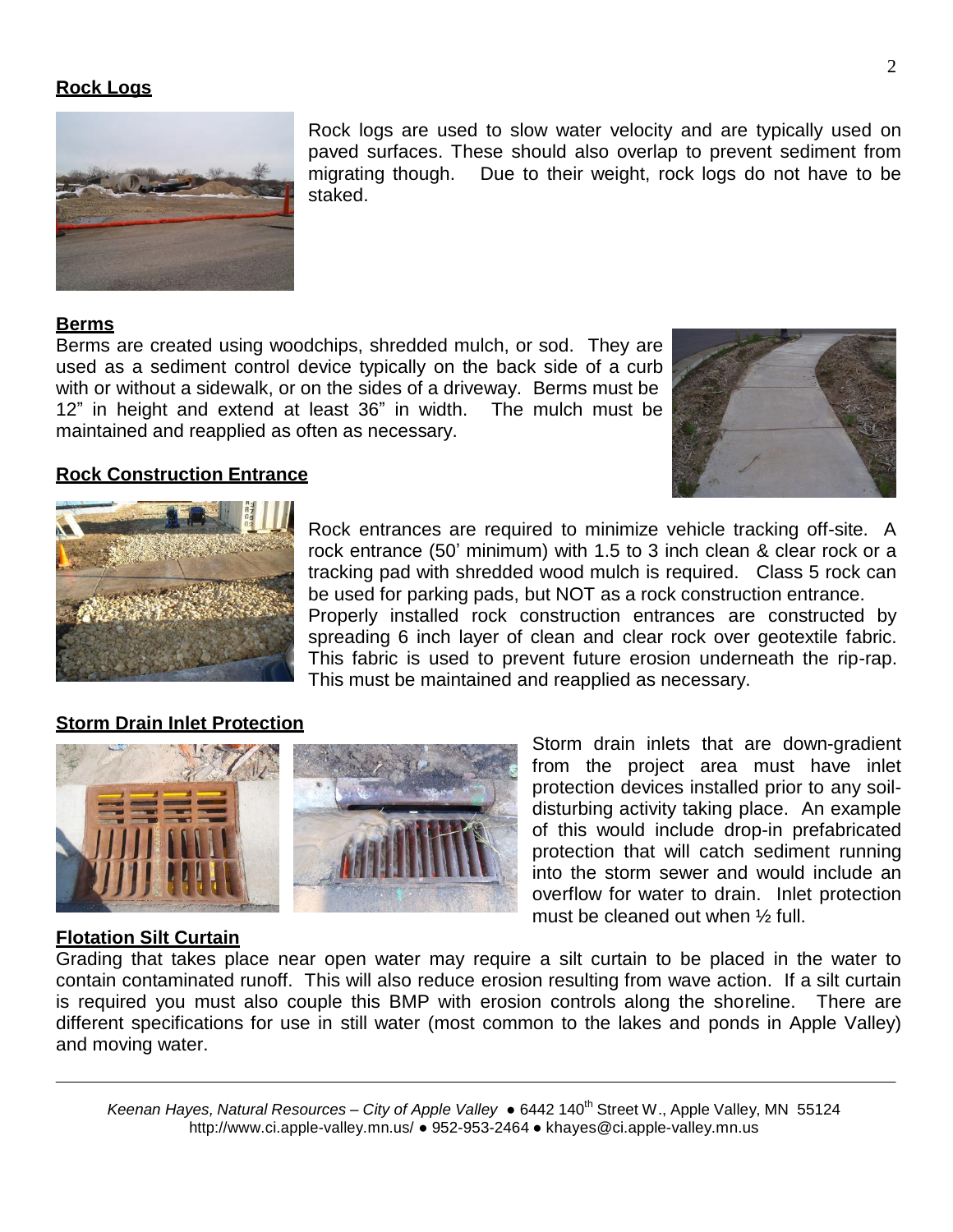# **TYPES OF EROSION CONTROLS**

#### **Culvert Outlet Protection**





Rock or rip-rap aprons are commonly used to slow velocities and dissipate energy to reduce impact from culvert discharges. An example of outlet protection is riprap placed level or beneath a curbcut flowing into an infiltration basin. It may also be used as a prefabricated filter.

#### **Hydromulch (with seed)**

Hydromulch is typically a mixture of tackifier (can be used on its own), seed, mulch and recycled paper (used to retain moisture) and is typically blown on the project site. The mulch is green to be aesthically pleasing. Also, the color helps judge thickness of the application in order to easily notice any missed spots.



#### **Erosion Control Blankets**

Erosion blankets can be straw mulch, excelsior fibers, or coconut fibers. Each blanket represents a different thickness and the appropriate material should be used depending on the slope requiring stabilization and length of time.

**Within 14 days** regardless of slope steepness, if construction activity has been temporarily or permanently ceased, **slopes must be stabilized.**





#### **Erosion Stabilization Matting (aka Turf Reinforcement Mats)**

Turf matting is designed to reinforce vegetation and can withstand higher velocity flows than erosion control blankets. Mats are composed of non-degradable synthetic fibers, filaments, nets and wire mesh. Turf mats are commonly used in channels, ditches and on slopes above emergency overflow areas.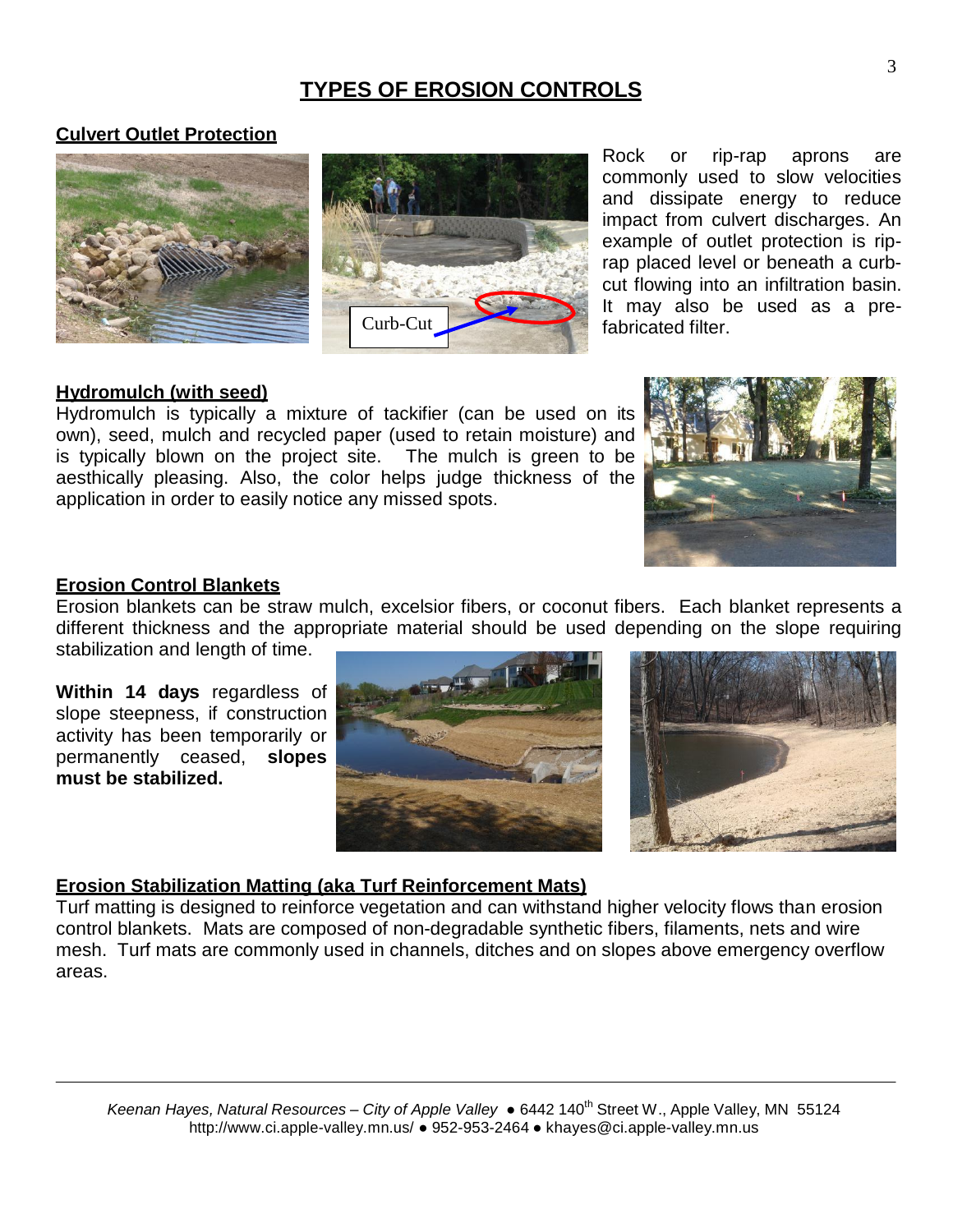#### **Temporary Tarping**



Stock, fill, and sediment piles are NOT to be placed in the right-ofway and must have temporary cover to prevent runoff onto paved surfaces.

#### **Ditch Checks**

Ditch checks are used to slow water velocity in a ditch. In return, this will decrease the amount of erosion in the ditch. Common ditch checks are: 1) sliced in silt fence; 2) biologs 3) rock logs; 4) straw waddles; & 5)rock check dams



#### **Temporary Diversions**

Temporary diversions direct contaminated runoff to sediment traps, route clean runoff away from disturbed areas and minimize erosion from steep fill areas.

# **Other Important Information to Remember for your Project Site**

#### **Street Sweeping**

Excess sediment tracked onto all paved surfaces must be swept **within** 24 hours. **Failure to do so may result in a stop work order.**  In order to prevent excessive tracking, a rock vehicle entrance must be installed.



#### **Tree Preservation & Protection Areas**



Construction activity may cause damage to trees. At a minimum, to avoid compaction and root damage, safety fencing will be required to extend around the drip line of trees. This barrier fencing must remain around the tree until final grading has been completed.

*Keenan Hayes, Natural Resources – City of Apple Valley* ● 6442 140 th Street W., Apple Valley, MN 5512[4](http://www.ci.apple-valley.mn.us/) <http://www.ci.apple-valley.mn.us/> ● 952-953-2464 ● khayes@ci.apple-valley.mn.us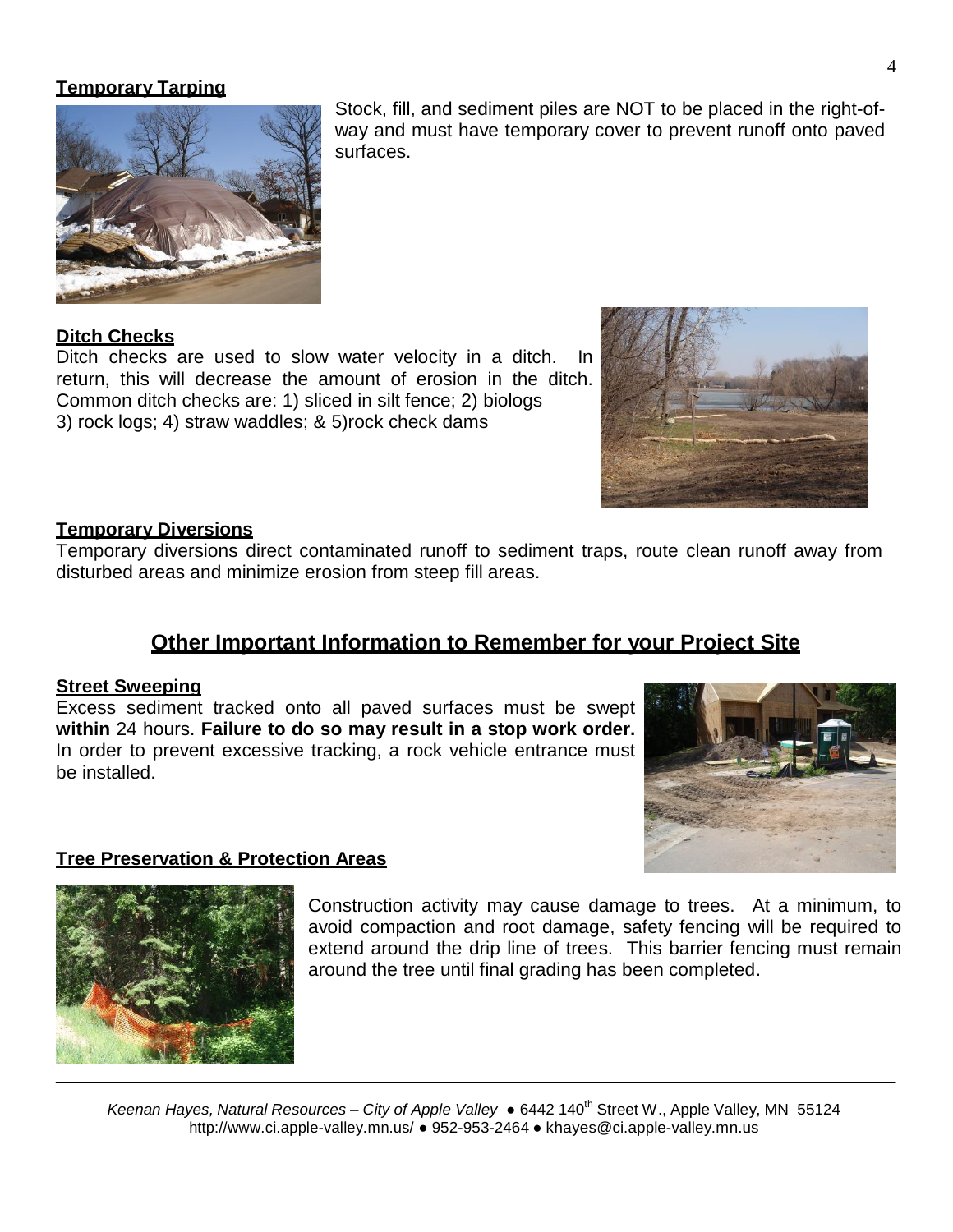#### **Concrete Washout**

All liquid and solid wastes generated by concrete washout operations must be contained in a leakproof containment facility or impermeable liner. Liquid and solid wastes may not touch the ground and there must not be runoff from the concrete washout operations or areas. All concrete washout areas must be designated with a sign stated 'concrete washout'. Extra materials and wastes must be properly disposed in a garbage bin. Hazardous substances must be properly stored to prevent spills.

#### **Dewatering Techniques**

Dewatering is used for removing contaminated water from sediment traps and trenches. Water cannot be discharged into waters of the state. It must be discharged into a sediment retention structure or filtered. The water needs to be clean when it leaves the site.

#### **NRMP Signage Display**



The Natural Resources Management Permit (NRMP) signage from the City of Apple Valley must be visibly displayed on the project site. This NRMP sign is provided by the City to the contractor once the security deposit is collected.

*\*\*Best Management Practices are not limited to the above items\*\**

*The above information was gathered from:*

**Erosion & Sediment Control Pocketbook Guide – University of Minnesota – ESC Program** [http://www.erosion.umn.edu](http://www.erosion.umn.edu/)

**Erosion & Sediment Control Certification & ETeam Training Manual by:** Minnesota Erosion Control Association, Minnesota Department of Transportation

**NPDES General Construction Activity Permit** <http://www.pca.state.mn.us/publications/wq-strm2-51.doc>

*Please see below for additional links and information on Erosion & Sediment Control.*

*Keenan Hayes, Natural Resources – City of Apple Valley* ● 6442 140 th Street W., Apple Valley, MN 5512[4](http://www.ci.apple-valley.mn.us/) <http://www.ci.apple-valley.mn.us/> ● 952-953-2464 ● khayes@ci.apple-valley.mn.us